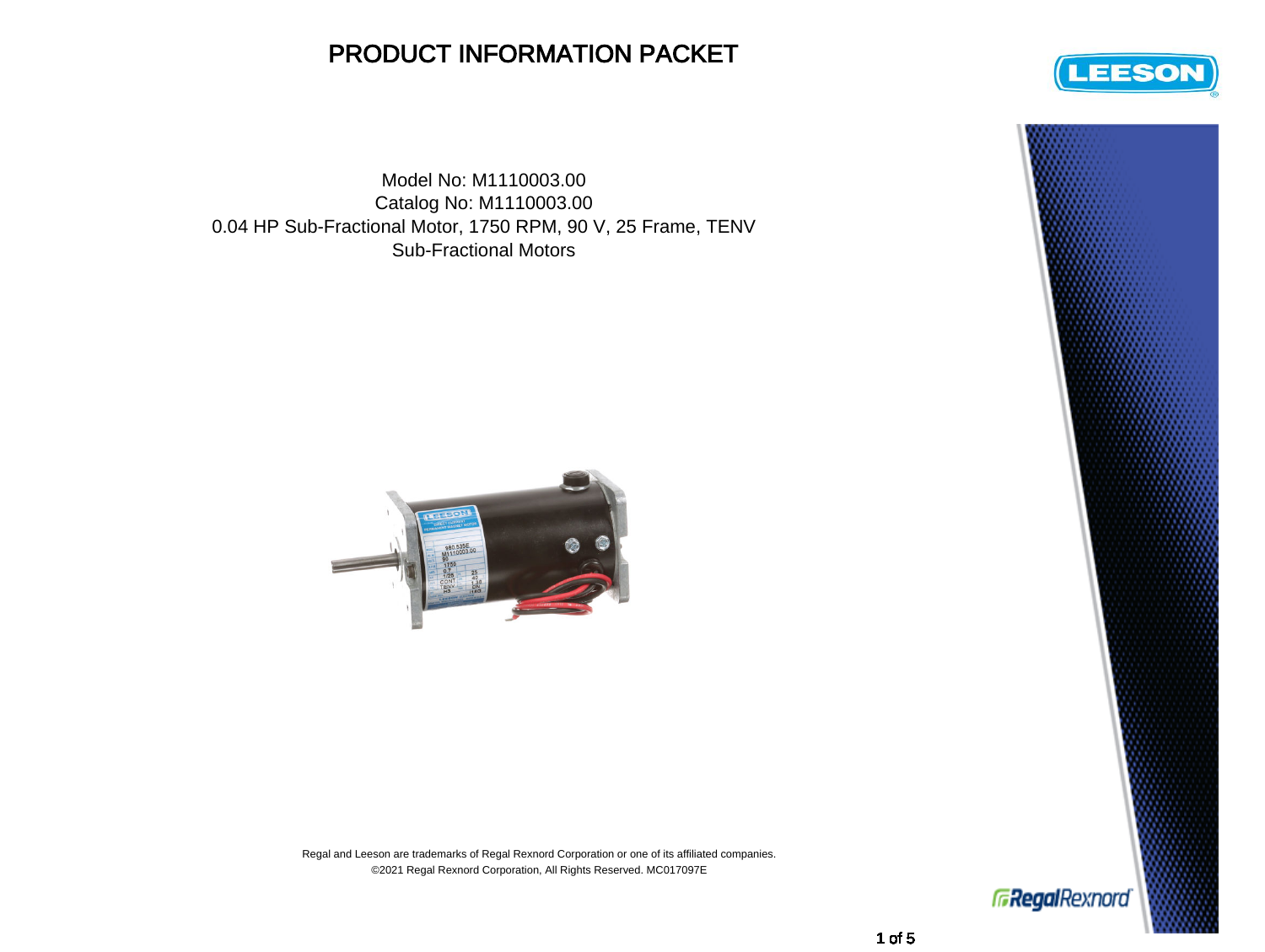Product Information Packet: Model No: M1110003.00, Catalog No:M1110003.00 0.04 HP Sub-Fractional Motor, 1750 RPM, 90 V, 25 Frame, TENV



## Nameplate Specifications

| Output HP                  | 0.04 Hp                                | Output KW                 | 0.03 kW    |
|----------------------------|----------------------------------------|---------------------------|------------|
| Voltage                    | 90 V                                   | Current                   | 0.70A      |
| Speed                      | 1750 rpm                               | Service Factor            |            |
| Efficiency                 | 47.8%                                  | Duty                      | Continuous |
| <b>Insulation Class</b>    | н                                      | Frame                     | 25         |
| Enclosure                  | <b>Totally Enclosed Non Ventilated</b> | <b>Thermal Protection</b> | No         |
| <b>Ambient Temperature</b> | 40 °C                                  | Drive End Bearing Size    | 608-S      |
| Opp Drive End Bearing Size | 608-S                                  | UL                        | Recognized |
| <b>CSA</b>                 | v                                      | CЕ                        | ν          |

## Technical Specifications

| Rotation                  | Reversible      | Mounting               | Round             |
|---------------------------|-----------------|------------------------|-------------------|
| Overall Length            | 6.44 in         | Frame Length           | 4.36 in           |
| <b>Shaft Diameter</b>     | $0.312$ in      | <b>Shaft Extension</b> | 1.5 in            |
| Torque                    | <b>23 OZ-IN</b> |                        |                   |
| <b>Connection Drawing</b> | M100526101      | <b>Outline Drawing</b> | M1030888-M1110003 |

This is an uncontrolled document once printed or downloaded and is subject to change without notice. Date Created:10/07/2021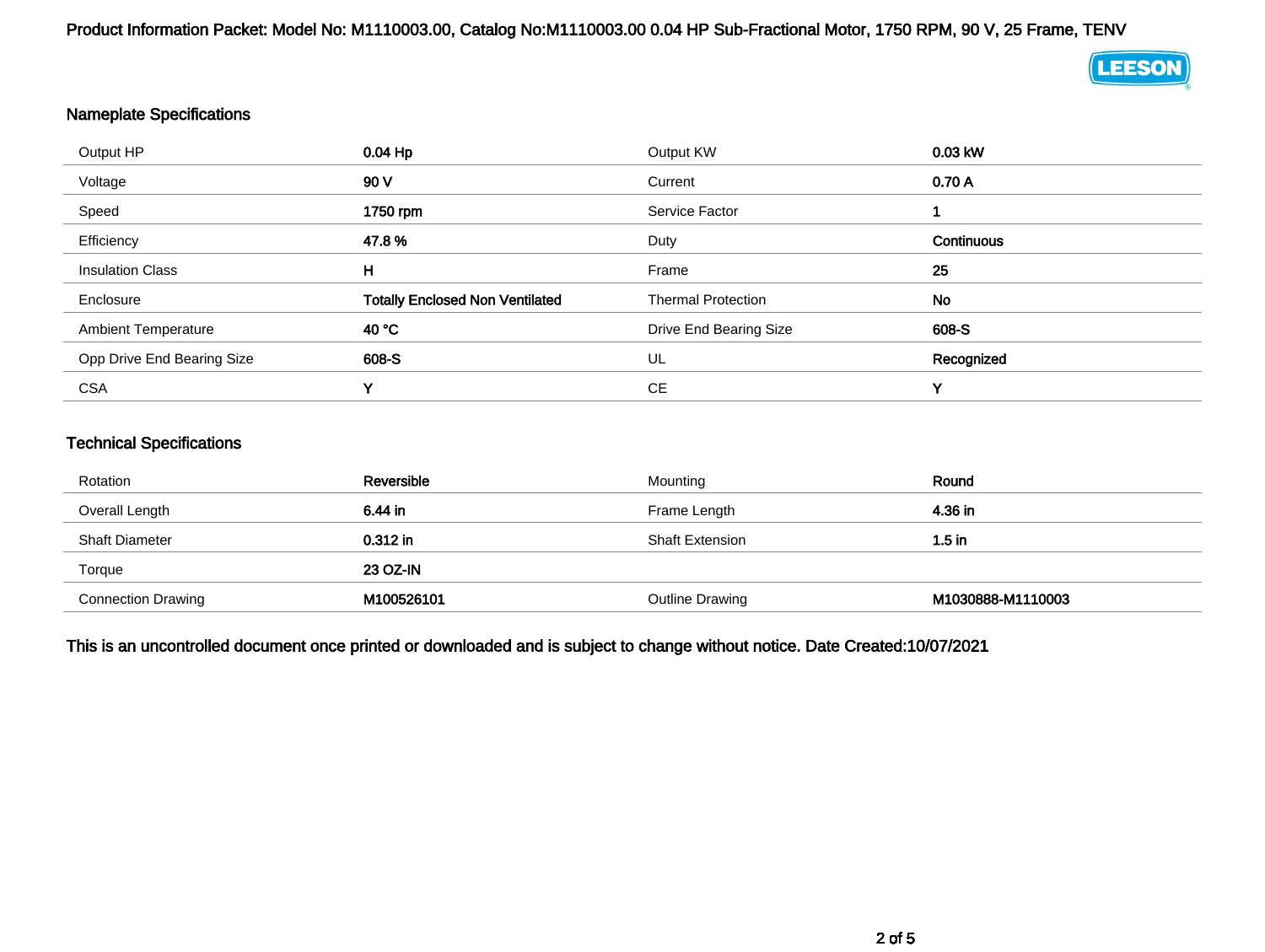

|                 |                                                                                                                                                              |            |                           |             |           | ±.03  | <b>ITTLE</b>  | OUTLINE     |                  | <b>SCALE</b> | $1 = 1$     |  |
|-----------------|--------------------------------------------------------------------------------------------------------------------------------------------------------------|------------|---------------------------|-------------|-----------|-------|---------------|-------------|------------------|--------------|-------------|--|
| 02 <sub>1</sub> | ADDED 3.00 DIM TO BRUSHES, ECR 82273                                                                                                                         |            | IPG 1/26/2004   SAD   XXX |             |           | ±.005 |               | 25 FRAME DC |                  | <b>IREF</b>  | PR020584    |  |
| O1.             | ADDED TABLE PER 25 FRAME CONVERSION                                                                                                                          | <b>IPG</b> | 8/18/03 SAD XXXX ± 0005   |             |           |       | IMATL.        |             |                  | <b>FMF</b>   | M1110014.00 |  |
| NO.             | <b>REVISION</b>                                                                                                                                              |            | BY & DATE                 |             | CHK ANG I | ±1/2" | <b>FINISH</b> |             |                  | <b>IPREV</b> |             |  |
|                 | THIS DRAWING IN DESIGN AND DETAIL IS OUR PROPERTY AND MUST NOT BE USED EXCEPT<br>IN CONNECTION WITH OUR WORK ALL RIGHTS OF DESIGN AND INVENTION ARE RESERVED |            |                           | <b>RFP</b>  |           |       | ICAD FILE     | M1030888    | SIZE DRAWING NO. |              |             |  |
|                 | THIS IS AN FLECTRONICALLY GENERATED DOCUMENT - DO NOT SCALE THIS PRINT                                                                                       |            |                           | <b>DIST</b> |           |       |               |             | M1030888.00      |              |             |  |

| CAT. NO.    | $"^{\mathbb{A}}$ | "R"  | VOLTS     | H.P.          | <b>RPM</b> |
|-------------|------------------|------|-----------|---------------|------------|
| M1110003.00 | 4.94             | 4.69 | 90        | 1/25          | 1750       |
| M1110006.00 | 4.94             | 4.69 | $12 - 24$ | $1/20 - 1/10$ | 1750-4200  |
| M1110014.00 | 4.08             | 3.83 | 90        | 1/25          | 3500       |
| M1110015.00 | 4.94             | 4.69 | 90        | 1/15          | 3500       |

 $REV.$ 02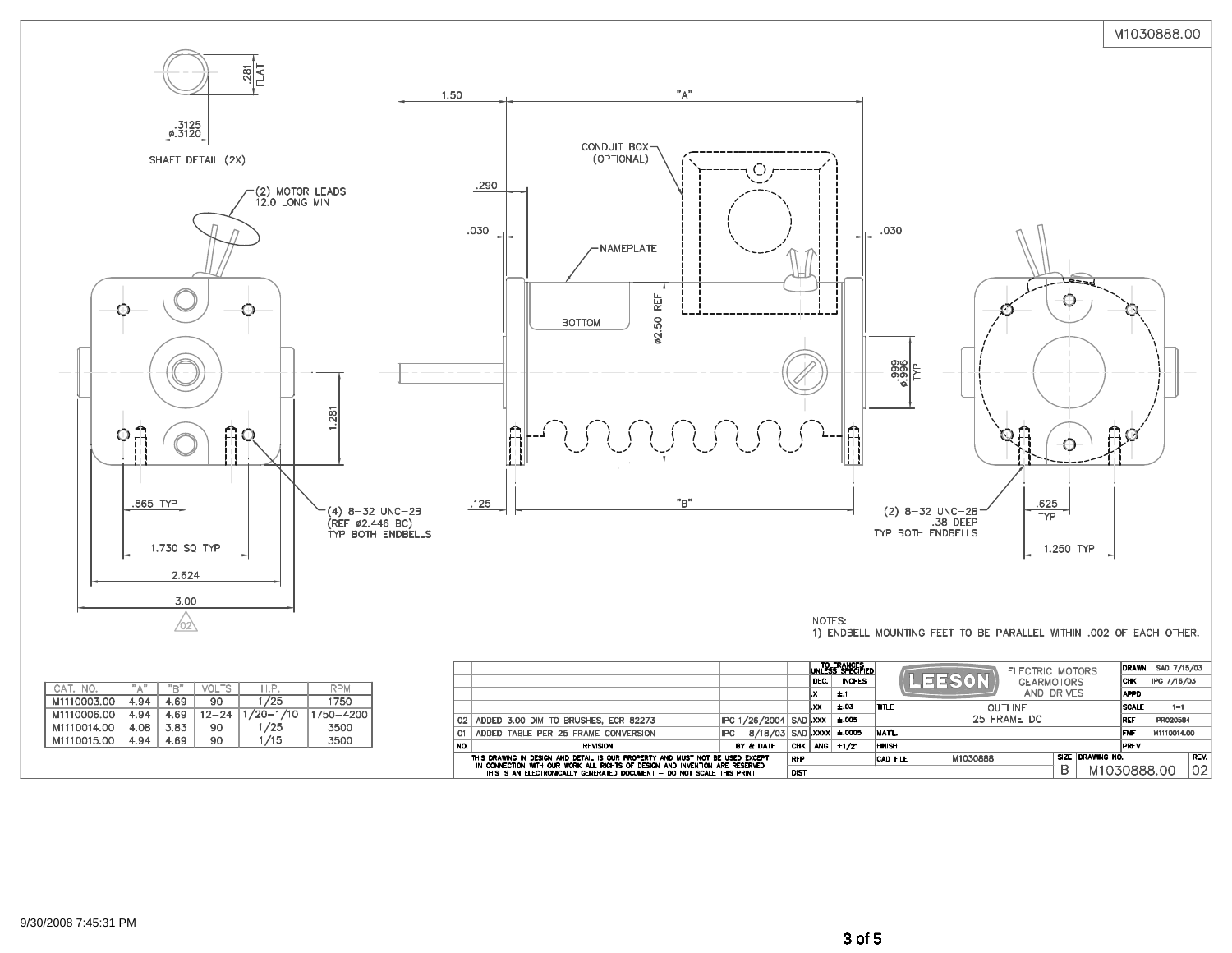|     |                                                                                                                                                                                                                            |                  |             |                                  |                                                 |               |                                     |                  |                              | M1005261.01                        |
|-----|----------------------------------------------------------------------------------------------------------------------------------------------------------------------------------------------------------------------------|------------------|-------------|----------------------------------|-------------------------------------------------|---------------|-------------------------------------|------------------|------------------------------|------------------------------------|
|     | EXTERNAL CONNECTIONS FOR <u>CCW</u> ROTATION VIEWING<br>Lead end of motor with red lead positive (+)<br>and black lead negative (-)<br>ГОК<br>Э<br>CW ROTATION<br>NOTCH :<br><b>REVERSE</b><br>POLARITY<br>LOCKSEAM<br>REF |                  |             | $^{+}$<br>$\mathbb Z$<br>$\circ$ |                                                 |               | RED<br><b>LEAD</b><br>BLACK<br>LEAD | 9                | <b>HEAD</b><br>BLACK<br>LEAD | $\widetilde{\bigcirc}$<br>NORSS    |
|     |                                                                                                                                                                                                                            |                  |             | DEC.                             | TOLERANCES<br>UNLESS SPECIFIED<br><b>INCHES</b> |               | 킈<br><b>GEARMOTORS</b>              | ELECTRIC MOTORS  | <b>CHK</b>                   | DRAWN SAD 06/20/03<br>IPG 06/20/03 |
|     | 02 CORRECTED "N" & "S", ADDED TRU-TORQ TO THE TITLE $ PG  = 3/1/2004$ SAD XX                                                                                                                                               |                  |             | X.                               | ±.1<br>±.01                                     | <b>TITLE</b>  |                                     | AND DRIVES       | APPD<br>SCALE                | $1 = 1$                            |
|     | BLOCK AND ORACLE DESCRIPTION, ECR 83989                                                                                                                                                                                    |                  |             | XXX.                             | $\pm.005$                                       |               | CONNECTION DIAGRAM<br>TRU-TORQ      |                  | REF                          | PR020584                           |
| 01  | CORRECTED "N" & "S", ECR 83508                                                                                                                                                                                             | SMB 01/21/04 IPG |             | XXXX.                            | ±.0005                                          | MAT'L.        | SEE ABOVE                           |                  | $\mathsf{FMF}$               | M1110014.00                        |
| NO. | <b>REVISION</b>                                                                                                                                                                                                            | BY & DATE        | CHK         |                                  | ANG $\pm 1/2$                                   | <b>FINISH</b> |                                     |                  | PREV                         |                                    |
|     | THIS DRAWING IN DESIGN AND DETAIL IS OUR PROPERTY AND MUST NOT BE USED EXCEPT                                                                                                                                              |                  | <b>RFP</b>  |                                  |                                                 | CAD FILE      | M100526101                          | SIZE DRAWING NO. |                              | REV.                               |
|     | IN CONNECTION WITH OUR WORK ALL RIGHTS OF DESIGN AND INVENTION ARE RESERVED<br>THIS IS AN ELECTRONICALLY GENERATED DOCUMENT - DO NOT SCALE THIS PRINT<br>9/30/2008 2:22:14 PM                                              |                  | <b>DIST</b> |                                  |                                                 |               |                                     | A                | M1005261.01                  | 02                                 |

4 of 5